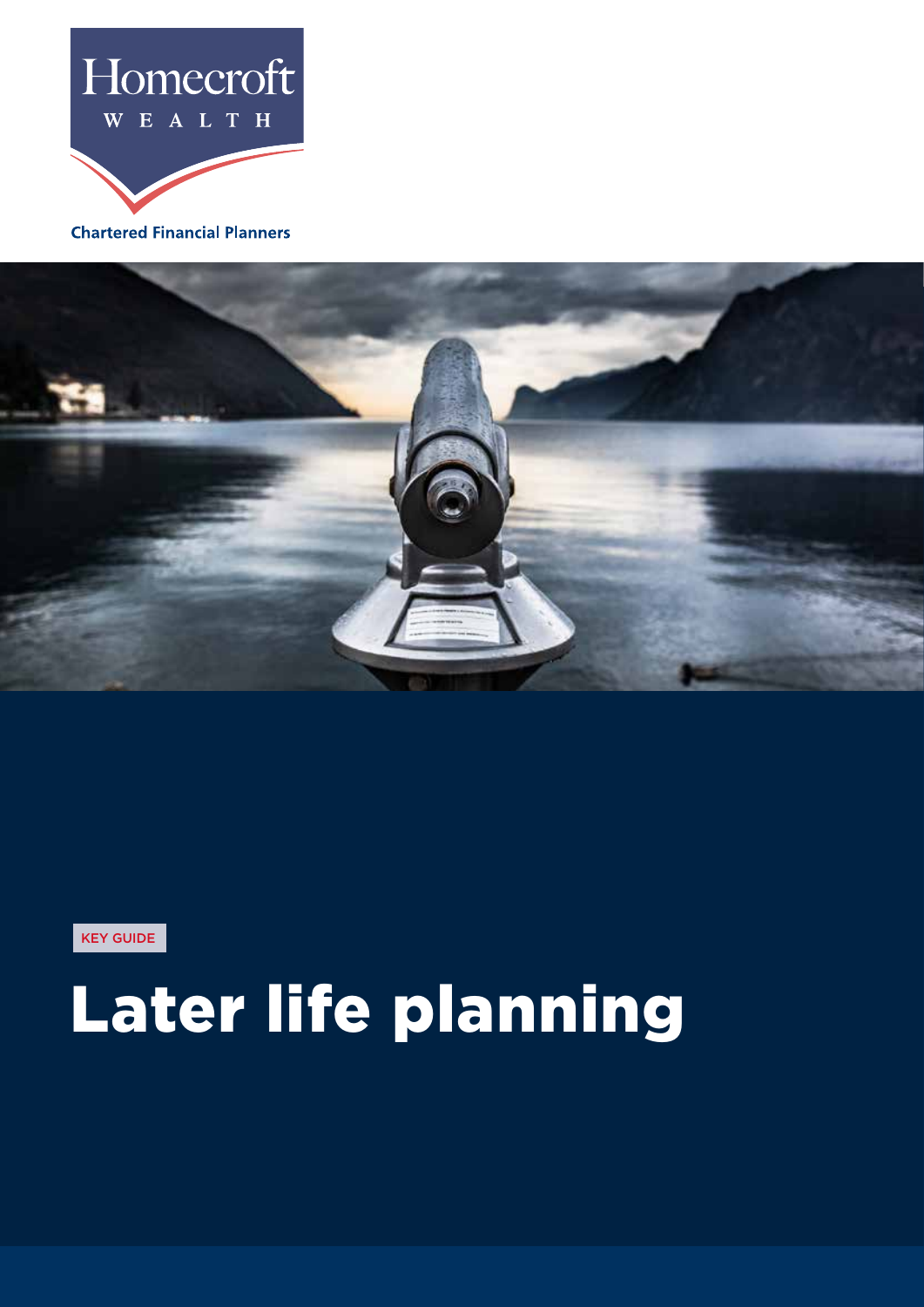# **Introduction**

# **PLANNING ALL THE WAY THROUGH LIFE**

The last 25 years have changed the way we live. Now we can access information instantly, share experiences with people across the world, and reap the benefits of rapid technological change. These benefits include increased living standards and healthcare, and longer life spans.

A longer life means your pensions and any other investment income in retirement have to last for longer; maintaining financial planning advice is more vital than ever to ensure you don't outlive your income; and families may now stretch across more than three generations, making estate planning more of a challenge.

In this guide, we introduce some of the main financial planning aspects of longer life. For more information on any of the issues raised, please talk to us.

# **Contents**



# **THE PLANNING FUNDAMENTALS**

Longer life expectancies require setting your goals and some practical forward thinking

# **INCOME PLANNING**

A clear plan for your income is key to a comfortable later life, including pensions, investments and tax considerations The communication of the communication of the communication of the communication of the communication of the considerations and tax considerations





# **LIFE CHANGE PLANNING**

Preparing for change can make it more manageable, whether it is divorce, downsizing or losing a partner

# **PLANNING THE FUTURE OF YOUR ESTATE**

Thinking about what will happen to your assets involves more than inheritance tax, especially for multi-generational families

This publication is for general information only and is not intended to be advice to any specific person. You are recommended to seek competent professional advice before taking or refraining from taking any action on the basis of the contents of this publication. The Financial Conduct Authority (FCA) does not regulate tax or trust advice, so they are outside the investment protection rules of the Financial Services and Markets Act and the Financial Services Compensation Scheme. This publication represents our understanding of law and HM Revenue & Customs practice as at 6 April 2022.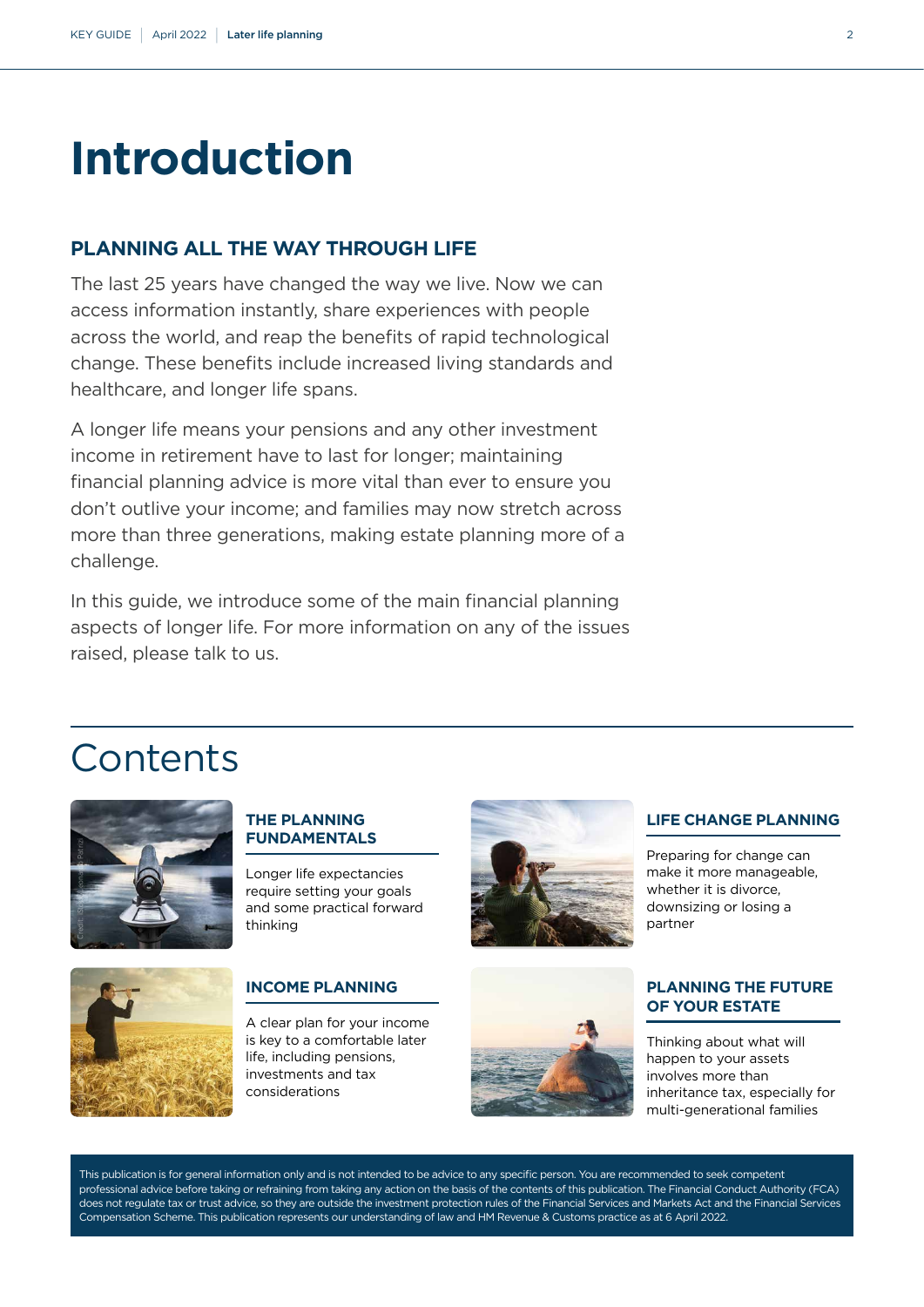# The planning fundamentals

One twentieth century idea in particular has undergone a radical rethink: how we define old age. People no longer stop everything at age 60, 65 or state pension age (currently 66). The baby boomers are not slinking off into quiet retirement. Nor should they, as the statistics show that they could be around for some time.

If those life expectancy numbers surprise you, then you are not alone. Research in 2018 by the Institute for Fiscal Studies revealed widespread 'survival pessimism'. Since 1981, life expectancy at age 65 has improved by six years for men (to 85) and four years for women (to 87), a fact which has not yet sunk into the public psyche.

Financial planning for later life is, in many respects, the same as planning at earlier life stages. However, the emphasis will often change. For example, income will normally become a

more important focus of investment than growth, and planning for inheritance tax and potential care fees come to the fore.

#### **Planning point**

Life expectancy has increased significantly over the last 40 years, which means some more traditional ideas about retirement planning need to be updated.

#### **Setting your goals**

The first step in creating any plan is to decide what you want to achieve. There is no such thing as a standard, one-size-fitsall solution – you need a personal plan designed around your goals. For example:

| 1.1911991119 |                           |                              |                                   |                    |                              |                                   |
|--------------|---------------------------|------------------------------|-----------------------------------|--------------------|------------------------------|-----------------------------------|
| Men          |                           |                              | Women                             |                    |                              |                                   |
| Age          | Life<br>now<br>expectancy | 1-in-4 chance<br>of reaching | Chance of reaching<br>age 100 (%) | Life<br>expectancy | 1-in-4 chance<br>of reaching | Chance of reaching<br>age 100 (%) |
| 55           | 84                        | 92                           | 3.8                               | 87                 | 94                           | 6.6                               |
| 60           | 84                        | 92                           | 3.3                               | 87                 | 94                           | 5.9                               |
| 65           | 85                        | 92                           | 2.9                               | 87                 | 94                           | 5.3                               |
| 70           | 86                        | 92                           | 2.7                               | 88                 | 94                           | 4.8                               |
| 75           | 87                        | 92                           | 2.6                               | 89                 | 94                           | 4.6                               |
|              |                           |                              |                                   |                    |                              |                                   |

*Source: Office of National Statistics (ONS). Life expectancy is calculated using 2018–20 UK data produced by the ONS, published on 12 January 2022.*

# A longer life

Credit: iStock/Leonardo Patrizi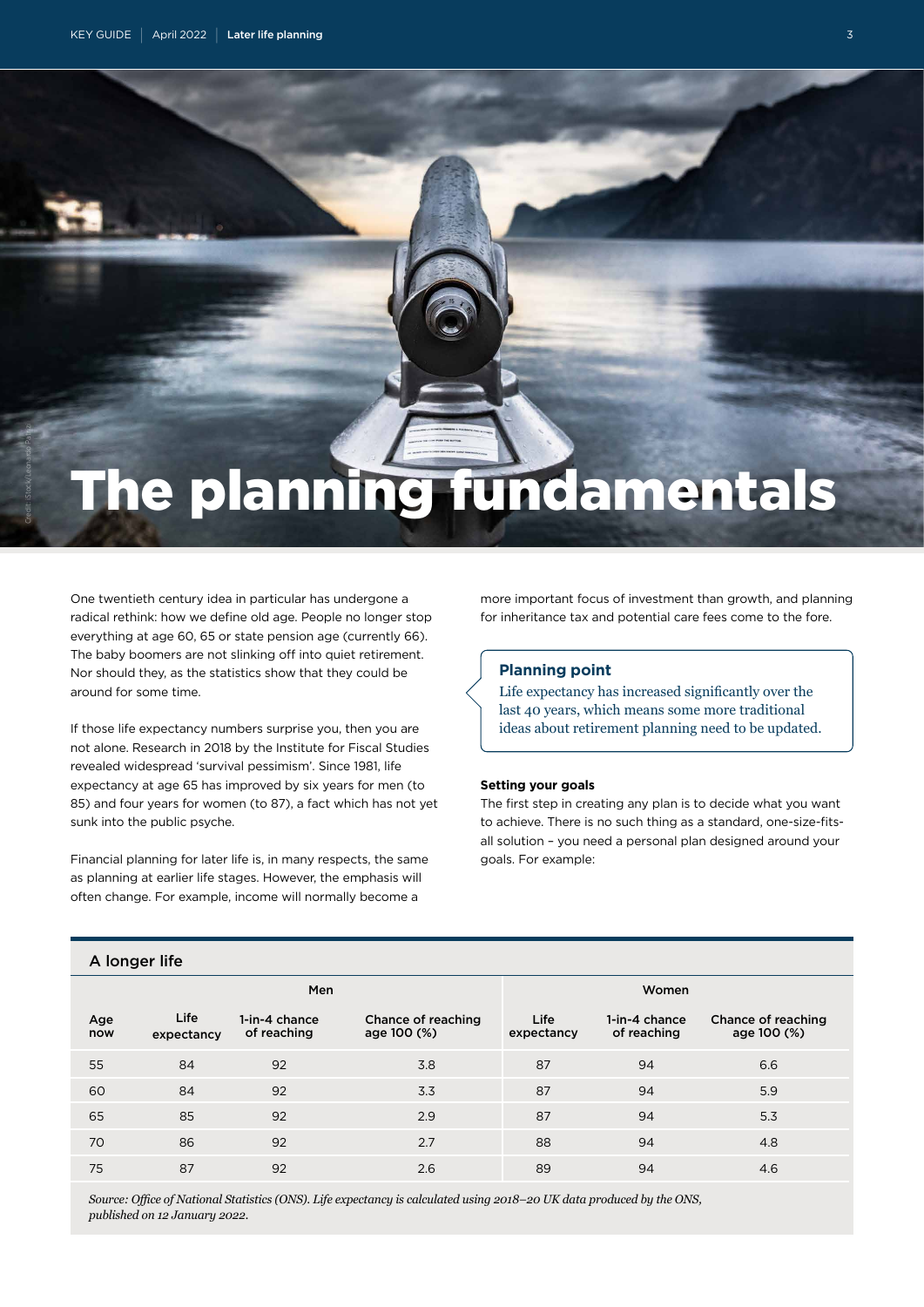- What should the balance be between maintaining your lifestyle and preserving what you pass on to your family?
- Do you wish to stay living where you are today? Ultimately you may have no choice but to move to residential or nursing care, but in-home care can defer that transfer – albeit at a cost.
- If you are still working, perhaps part time, how long will you continue to do so before fully retiring?
- Are you prepared to rely solely on the NHS for your healthcare?

#### **Thinking ahead**

What you could do at age 20 you may not be able to at age 60. At age 80, your 60-year-old achievements may be beyond you. While you may feel near immortal today, the statistics mean you need to consider other, more difficult times. Key things include:

- Have you put lasting powers of attorney (LPA) in place, or their equivalents in Scotland and Northern Ireland? An LPA passes control of your affairs to your chosen attorney if you become unable to act because of accident or illness. There are two types of LPA:
	- **Health and welfare LPA:** This covers decisions on areas such as medical care, moving into a care home and life-sustaining treatment. For instance, you can research sheltered accommodation and care homes now and include specific instructions about where you want to go in this type of LPA.
	- **Property and financial affairs LPA:** This covers financial matters from managing your bank account to selling your home.
- You should think about who you want to have responsibility for your affairs. It should be someone you trust, who you are confident will be in good health and able to take on the

responsibility, potentially for many years. If you do not have an LPA in place, the Public Guardian steps in to oversee the making of decisions on your behalf. This option is inevitably less personal, more expensive and usually slower.

- Who will provide financial advice as your life changes? An LPA provides a backstop, but you may become less able – or willing – to make financial decisions long before it is triggered. For example, if you start using pension income drawdown there could come a time when it becomes worth switching to an annuity for greater income security. When selecting your financial adviser, you should choose a firm which can stay the course – as we aim to do.
- Have you made a will and if so, is it up to date? A will lets you choose both how your estate is distributed and who handles the process. Again, there is a statutory fall back, this time in the shape of the intestacy rules. As a one-size-fitsall solution, the intestacy rules will often produce less than perfect results. Intestacy rules vary between England and Wales, Scotland and Northern Ireland.

# **EXAMPLE** The intestacy rules in practice

Mike and Amy had been married for over 45 years when Amy, who had been in good health, contracted Covid-19 virus and died within a few weeks. For tax reasons, Mike had placed most of the couple's investments in Amy's name, but Amy had made no will.

As a result, under English intestacy rules, one third of Amy's £810,000 investment portfolio passed to a grandchild the couple had never met – the child of their estranged son, who died 15 years earlier.

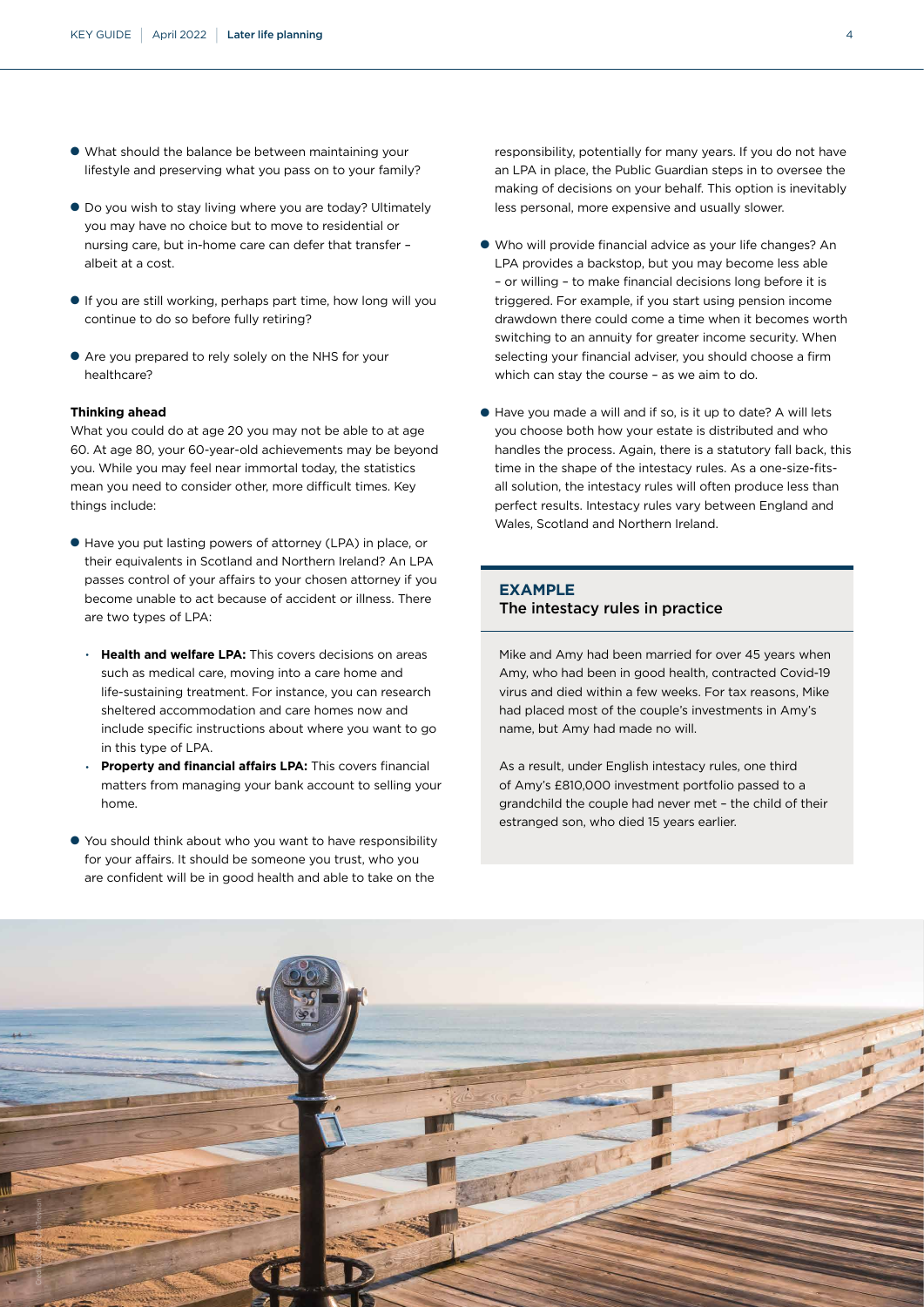#### **Planning point**

Consider what expertise you will need to achieve your goals. You may need help with planning your investments to create income, choosing an annuity, structuring pension withdrawals or estate planning; if so you should discuss your needs with your adviser.

#### **INCOME PLANNING**

Careful income planning can be key to making the most of later life. Money concerns are never welcome, particularly if the opportunity to earn your way out of them is no longer open to you.

When planning your income needs you should take account of your potential life expectancy, but you also need to consider the effects of inflation, something that has become all too obvious since late 2021. The buying power of the pound has dropped by about one third since the start of 2000. If inflation ends 2022 at 8% – not an unreasonable estimate – that drop will become almost two fifths.



*Source: Royal London*

#### **The path from work**

The transition from work to retirement is now often a gradual process. You might not want the instant change to 100% leisure time. Alternatively, you may need to earn extra income to cover a pension or other shortfall, perhaps because of the continuing increases in state pension age. Whatever your reason, the latest data from the Office for National Statistics show that 13.4% of men and 8.1% of women still work beyond age 65.

However, it is unwise to assume that you can rely on continued earnings for a long period of time. Factors such as your or your partner's health, your enthusiasm and the type of work you're engaged in could mean you have to stop work at some point.

If you think you will have to continue working indefinitely, then your (non-)retirement plans almost certainly need a serious review.

#### **The role of pensions**

Pensions, both state and private, are usually the main source of income in later life. For growing numbers of people, some pension income will be via income drawdown, rather than the traditional pension annuity.

The drawdown approach offers flexibility suited to gradual retirement, but ongoing management is vital. The level of withdrawals needs regular review: taking too much from a fund can mean you outlive your pension, whereas the opposite could mean a lower than desired standard of living, thereby building up funds your children, grandchildren or chosen benefactors will ultimately benefit from.

#### **Investment management**

If you hold investments – including those underlying your pension arrangements – they need to be managed. What you require from your investments could alter over time and investment horizons naturally tend to shorten as you get older. For example, you may wish to increase the emphasis on security of income rather than income growth.

To maintain a coherent approach, it is important to review your investments as a single portfolio, rather than as compartmentalised direct holdings, ISAs, life policies and pensions. This would normally be the role of your financial adviser, with investment allocations of individual funds handled by investment management companies.

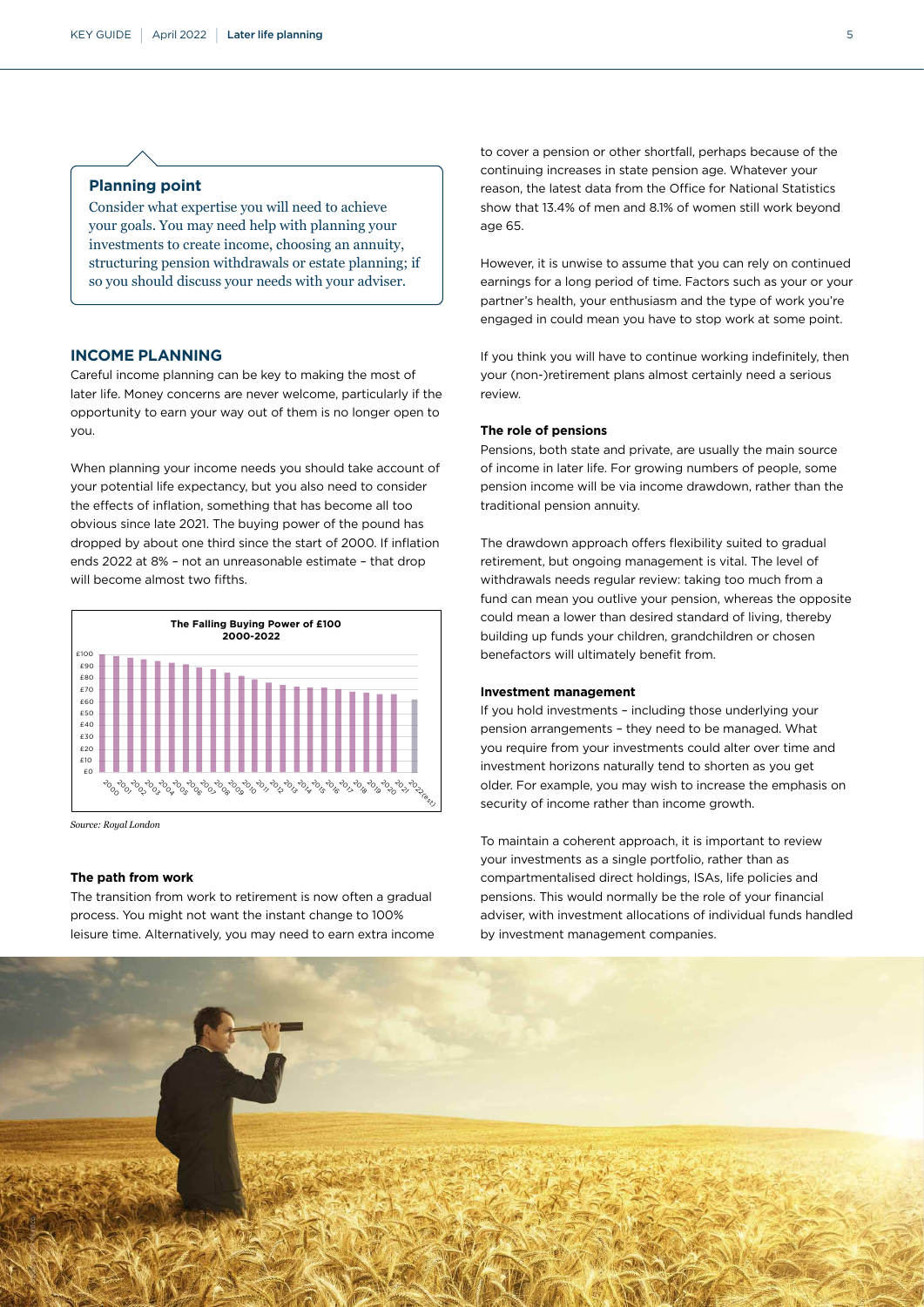#### **Tax**

Income and tax sometimes seem inseparable, but this need not be the case. The flexible pension regime created ways to draw regular payments which are not fully taxed as income or are even tax free. Other investment structures can produce similar results if you think of your income requirement as a series of regular payments.

For couples, tax savings can sometimes be achieved by simply rearranging who owns investments. The aim is to maximise each individual's use of their allowances and tax bands. For instance, in theory each of a couple could receive £20,570 of income free of tax in 2022/23:



#### **LIFE CHANGE PLANNING**

Later life will often involve significant changes, some voluntary – such as downsizing – and some forced upon you – such as moving into care. The less voluntary the change is, the more likely it is the timing will be out of your control. Your financial plans need to take account of potential changes and incorporate flexibility to help cope with sudden upheavals.

#### **Downsizing**

Moving to a smaller home is one way to make life more manageable and, often more importantly, release capital. The decision to downsize is not one to be taken lightly. If you wish to remain in the same area, you may discover that the cost of moving means a significant element of the released capital disappears in fees and stamp duty land tax (or its equivalent). Moving to a cheaper area will mitigate the costs, but do you want to leave your locality and the friends you have there, or deal with all the stresses associated with buying and selling?

If a key factor for you moving is accessing capital locked in your property, make sure you examine the options for extracting capital (and/or income) from your home without having to leave it.

#### **Divorce and remarriage**

Relationships change and later life can bring pressure on marriages as couples spend more time together, with little or no intervention from work. The latest statistics (for 2018) show a divorce rate of 1.9 per 1,000 men and 1.4 per 1,000



women for heterosexual couples in England and Wales at age 60 or over. While those divorce rates are much lower than for younger couples, later divorces are likely to be more complicated because individuals will have built up assets and pensions. This is an area requiring expert advice.

Marriage rates were 5.5 per 1,000 for men and 1.4 per 1,000 for women aged 65 and over in 2015. Remarriage has its own complications. For example, each party may wish to ensure the wealth they bring to a new marriage ultimately passes to the children of an earlier marriage (or marriages). Again, professional advisers should be involved in these circumstances.

#### **Death of a spouse or partner**

For any later life couple, it is generally inevitable that death will mean one partner is left alone. It is a possibility which ought to be discussed between the couple but, rather like writing a will, all too often the idea is deferred for another time, which may never arrive.

Coping with the death of a partner is one of life's major traumas. One way of taking away some of the pressure is to ensure that financial disruption is kept to a minimum. Among many other things, this can mean placing investments and bank accounts in joint names and, as far as practical, including survivor's benefits in any pension arrangements.

#### **Health, ill health and long-term care**

Increases in life expectancy have not been matched by an increase in healthy life expectancy. The most recent data from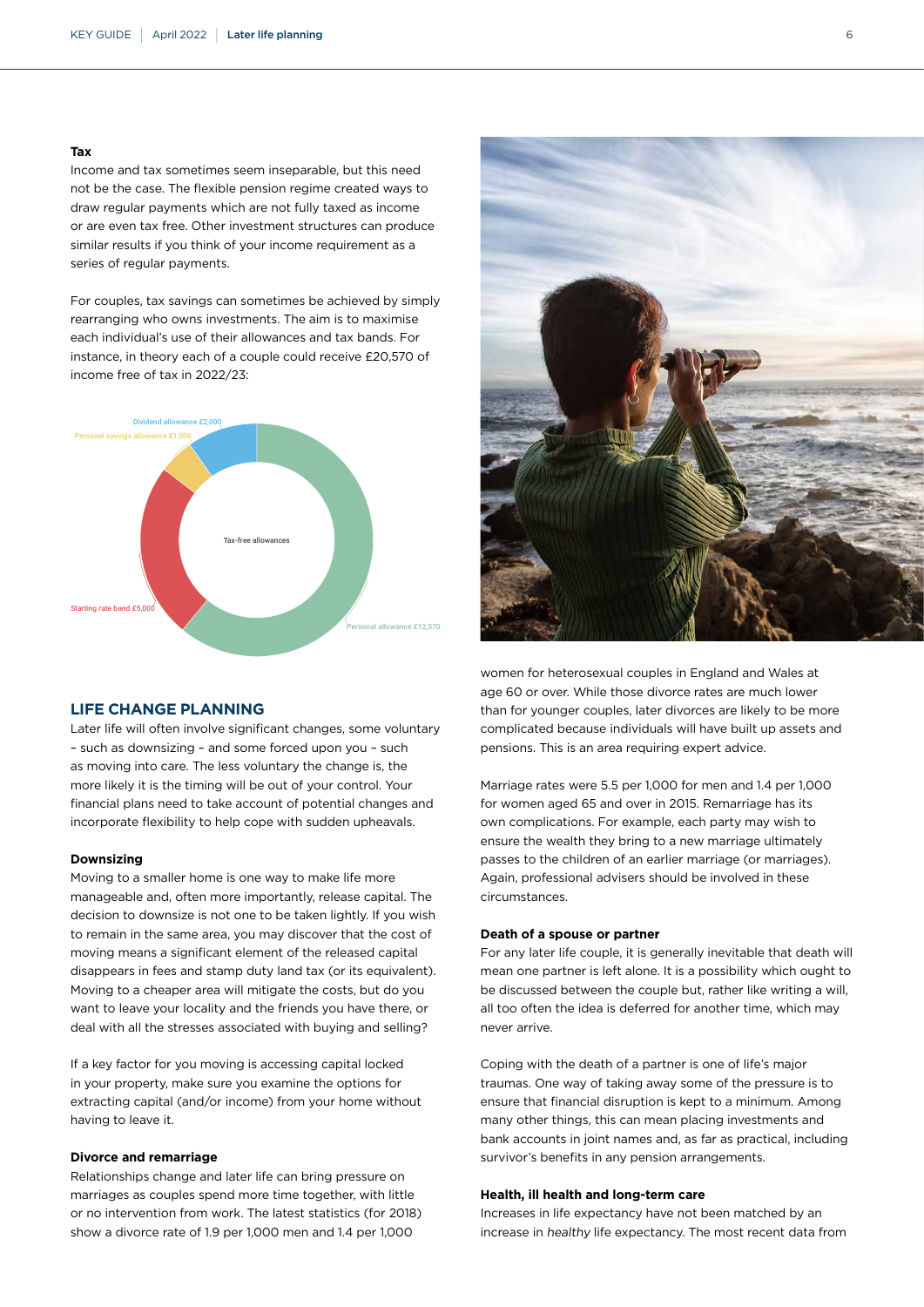National Statistics showed that in England in 2017–2019, at age 65 both men and women could expect a little less than half of their remaining days would be spent in poor health. Planning needs to allow for that hard fact.

If you wish to have private medical care in later life, then you will need to accept either substantial insurance premiums or a similarly high cost of self-funding. As the graph shows, age adds increasing costs. It is little wonder that after age 65, demand for medical insurance drops off sharply as employerfunded cover ends and reliance on the NHS correspondingly goes up.



A closely related issue is social care, which is currently managed by local authorities, not the NHS. If you need longterm care, whether residential or nursing, broadly speaking you will receive no support for your costs (other than limited 'nursing care' payments) if your capital exceeds a certain limit. The thresholds depend on which country of the UK you live in. Different caps also apply as in England you may have to pay the full cost of your residential care, but in Scotland you can receive a weekly 'personal care' contribution.

Financial planning for social care is a highly complex area requiring specialist expertise. It had been made more complicated by the fact that, until September 2021, there had been no long-term plan for funding social care in England. Following new legislation, from October 2023 in England there will be a £86,000 cap on the total personal care costs (which excludes accommodation costs) that must be paid by an individual and capital limits will be raised for means-tested contributions, with the upper limit moving to £100,000.

### **Planning point**

The most effective financial plan will allow for flexibility to help you deal with major changes, such as divorce, the death of a partner or the need for longterm care.

### **PLANNING THE FUTURE OF YOUR ESTATE**

You should ask yourself, what do you want to happen to your estate?

That question affects more than inheritance tax (IHT) planning. Your estate and IHT are inextricably linked, but the most IHTefficient planning may not be 'family efficient' estate planning.

#### **Protecting assets during your lifetime**

The current and, to a lesser extent, future funding rules for long-term care can result in your estate being whittled down to pay care home fees. The average stay in a residential care home in England is around 30 months and average fees can exceed £1,200 a week in some parts of the UK. It may be possible to plan your affairs to limit the cost, but this is an area where in-depth knowledge is vital and many dangerous myths exist - such as 'iust give it all away first'.

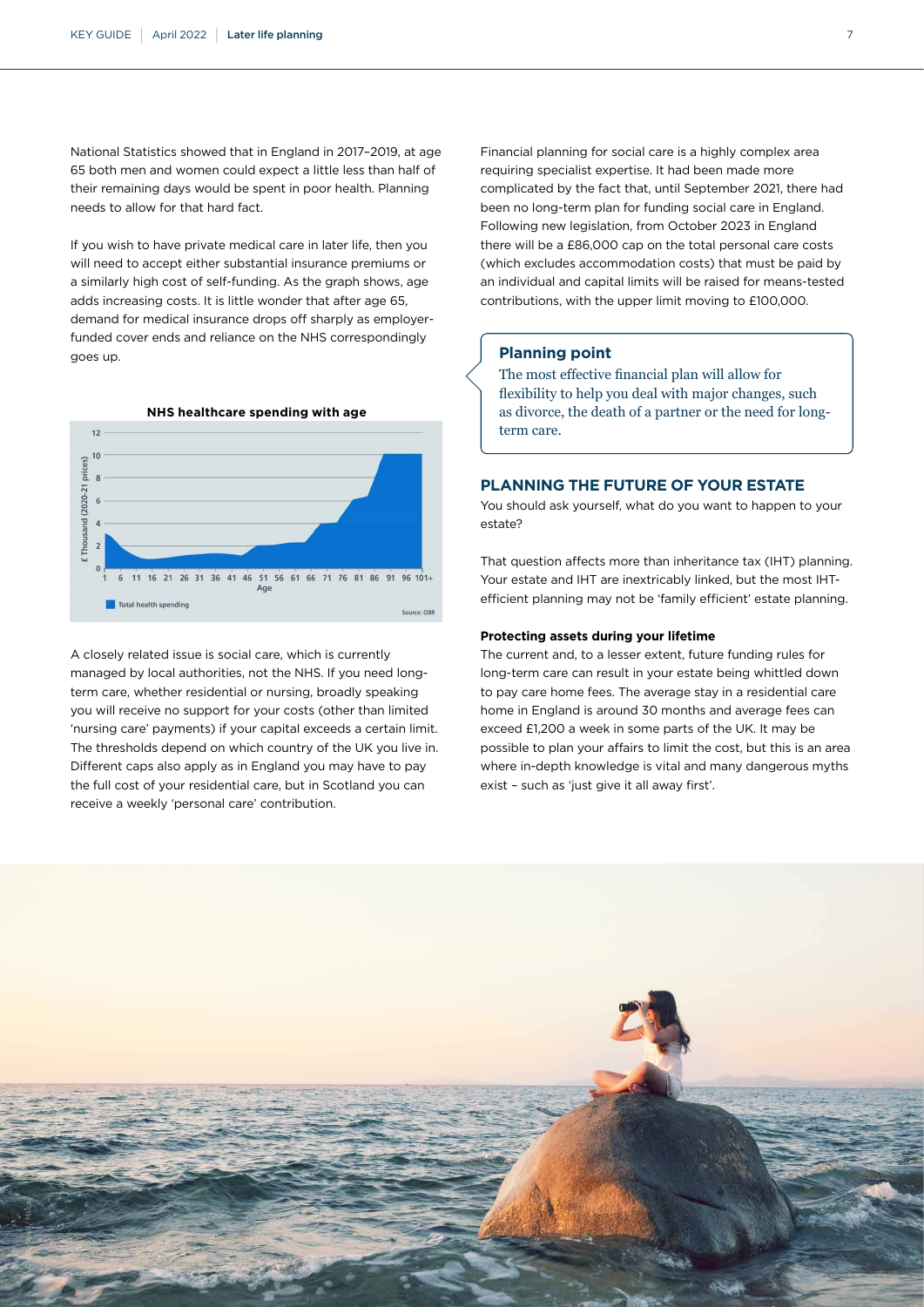To mitigate IHT, you should consider not only your will, but also any opportunities you have to make lifetime gifts. Today's IHT regime has a favourable treatment for lifetime gifts. For example, outright gifts made more than seven years before death are completely free of IHT, as are regular gifts, regardless of size, when made out of income, provided that they do not reduce your standard of living.

#### **Trusts**

Trusts have long been used as a way of controlling lifetime gifts or legacies after they have been made. For example, a trust could be used to provide income from a portfolio for a surviving spouse, while also ensuring capital passes to children from a previous marriage when the surviving spouse dies.

Trusts have often been associated with tax planning, but over the years legislation has been tightened. Now, most trusts are subject to the highest rates of income tax and capital gains tax, meaning that they can be disadvantageous from a tax viewpoint. Nevertheless, trusts continue to have a role to play, particularly when the would-be recipients of a gift or legacy are minor children or young adults.

With trusts, striking the right balance between control and taxefficiency needs a skilled adviser.

#### **Generation skipping**

A five-generation family is a real possibility today, thanks to increased life expectancies. This can create some difficult estate planning decisions.

Purely from an IHT viewpoint, the best option is to pass assets straight to the youngest generation, avoiding the tax that might otherwise be incurred on the trickle down through generations. However, the generations overlooked by such a strategy may be more in need of funds than their children or grandchildren. There might even be an expectation from the older generation of support with their care costs.

As with so many other areas of later life planning, compromises may be necessary and sound advice essential.

## **Planning point**

You should have a plan ready to protect your assets if you need to go into long-term care, as there may be opportunities to limit the cost and impact with proper advice.

#### **MAKING THE MOST OF IT**

This guide has concentrated on the challenges that can emerge in later life, but the rewards should not be forgotten. If you and your finances remain in good health, you will have more time to enjoy your post-work life than earlier generations. That could mean travel abroad (once conditions permit), learning new skills or taking that course which had always been at the back of your mind, if only you had the time.

Financial planning can help you focus on these enjoyable aspects of later life, by providing you with the income to cover the costs – from holidays to dining out and oil paints.

Investing in shares should be regarded as a long-term investment and should fit in with your overall attitude to risk and financial circumstances.

Levels and bases of, and reliefs from, taxation are subject to change and depend on your individual circumstances.

The Financial Conduct Authority does not regulate tax and estate planning.



## **HOW WE CAN HELP**

As this guide illustrates, later life planning can be complicated with conflicting goals and uncertain timings. We can help you with your planning and, in particular, provide advice on:

- IHT and estate planning.
- Managing your pension arrangements.
- Your options for funding long-term care.
- Identifying opportunities to reduce your income tax bill.
- Managing your investments, including pension assets.
- The costs of downsizing and the alternatives available to you.